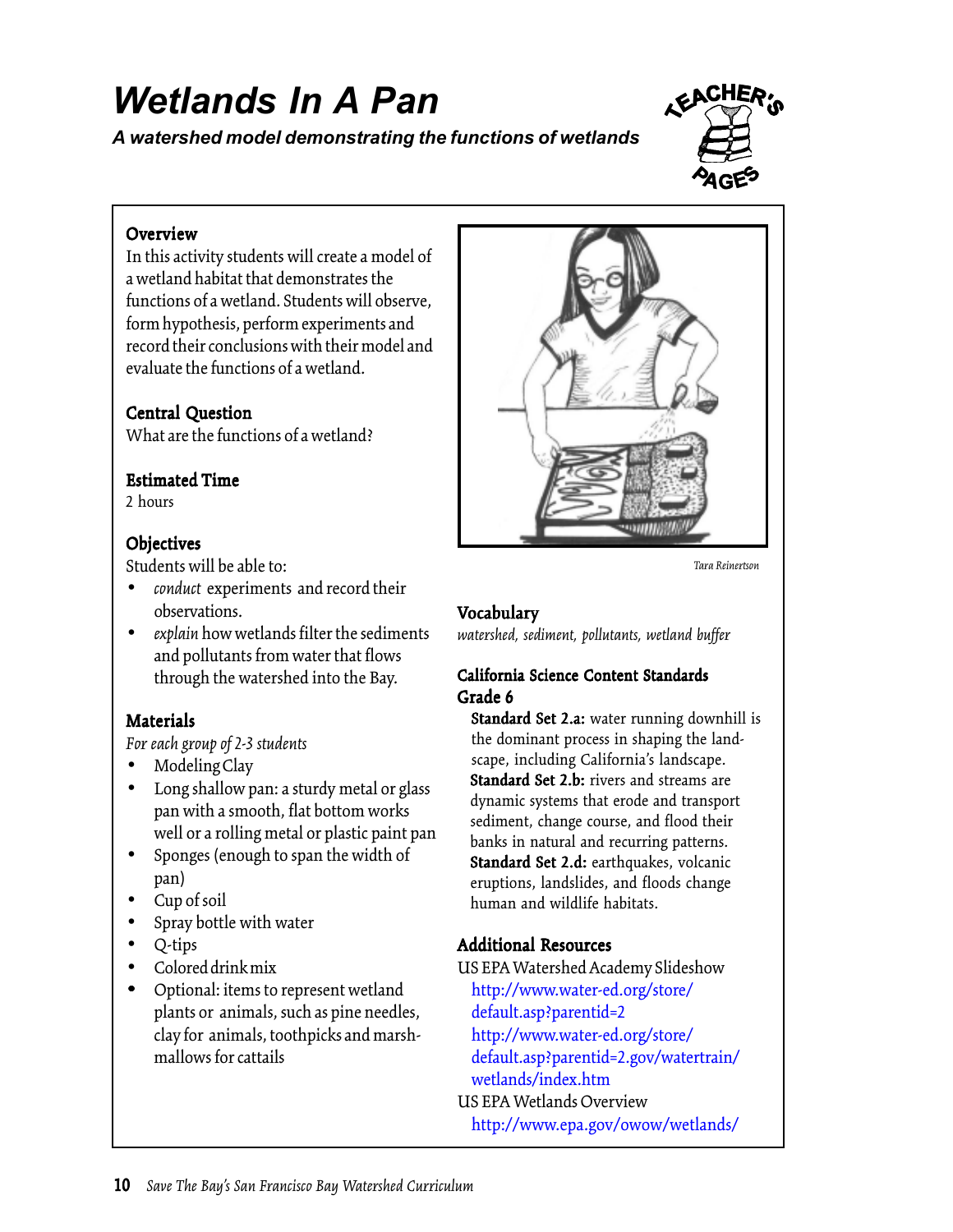#### Background

Wetlands are lands transitional between terrestrial and aquatic systems where water is usually at or near the surface. For land to be designated as a wetland it must have one or more of the following three attributes: 1) evidence of surface water or water in the root zone; 2) hydric soils or undrained soils; 3) vegetation that has adapted to thrive in wet conditions (hydrophytes).

In the past, wetlands were viewed as wastelands full of mosquitos and mud with no obvious functions. Because of this cultural view, humans have destroyed much of the wetlands. Approximately 90% of the salt marshes around San Francisco Bay have been dredged, diked, drained, and filled. Buildings, roads, salt ponds, and landfills have been built on top of them.

The loss of wetlands around San Francisco Bay has resulted in a loss of habitat for wildlife. While some plants and animals are capable of adapting to other habitats, two endangered species, the Salt Marsh Harvest Mouse and the California Clapper Rail, live only in the salt

marshes of San Francisco Bay and depend on the wetlands for their survival.

While wetlands are important because they serve as habitats, they also serve us in other ways. One of the most important functions of wetlands is how they serve as filters to trap pollution and sediment from urban runoff. Because wetlands often lie on the borders between uplands and open waterways, they act as a buffer between the two. Wetland plants slow the flow of water enough to allow the heavier particles to settle out. Smaller particles are trapped in the mesh of leaves, stems and roots of a densely vegetated wetland. The result of urban runoff traveling through a wetland is cleaner water entering the Bay.

By slowing the flow of water, wetlands are also helpful in flood control. For example, when a heavy rainstorm increases runoff, the added water may cause waterways to overflow and flood adjacent land (towns, lawns, farms). Wetlands offer runoff a place to "rest" and soak into the soil, thereby reducing the potential for flooding.

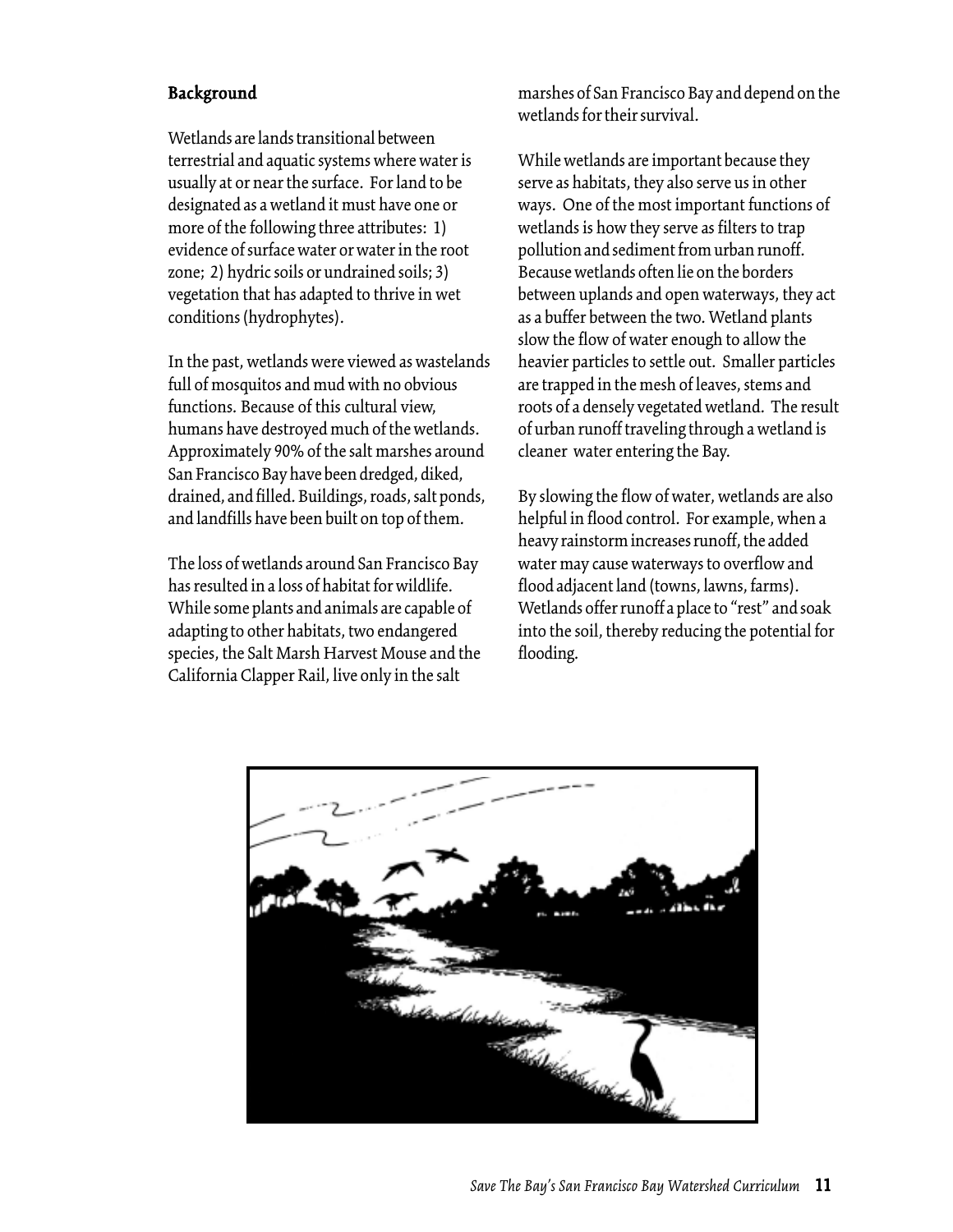### Teacher Procedure

- 1. Before you begin this experiment, review with the students what they have learned about wetlands and watersheds. Put up a map of San Francisco Bay as a teaching visual. Ask the students the following review questions:
	- What is a watershed?
	- Where are the wetlands that we visited on our field trip?
	- How do you think wetlands act like sponges?
	- Wetlands also act as a filter; what does that mean?
- 2. Divide students into groups of two. Give each group the materials for their experiments. You may want to show them a demonstration model that you have created previously.
- 3. Instruct the students to read the student pages and to follow the directions on how to build their watershed wetland model.
- 4. Instruct the students not to proceed with the

 experiments until you have had a chance to see their model. Once you have approved their model, allow them to proceed with their experiments.

5. Remind the students to write down their predictions of what will happen before actually conducting that part of the experiment.

#### Wrap up and Brainstorm Questions:

- 1. When sediment runs directly into the Bay, what negative things can happen?
- **2.** How does a wetland protect the Bay from pollution?
- 3. 90% of the wetlands around San Fran cisco Bay have been destroyed; how have they been destroyed?
- 4. Knowing that wetlands are effective filters, do you think wetlands often become pol luted?
- **5.** What can you do to help preserve wetlands?

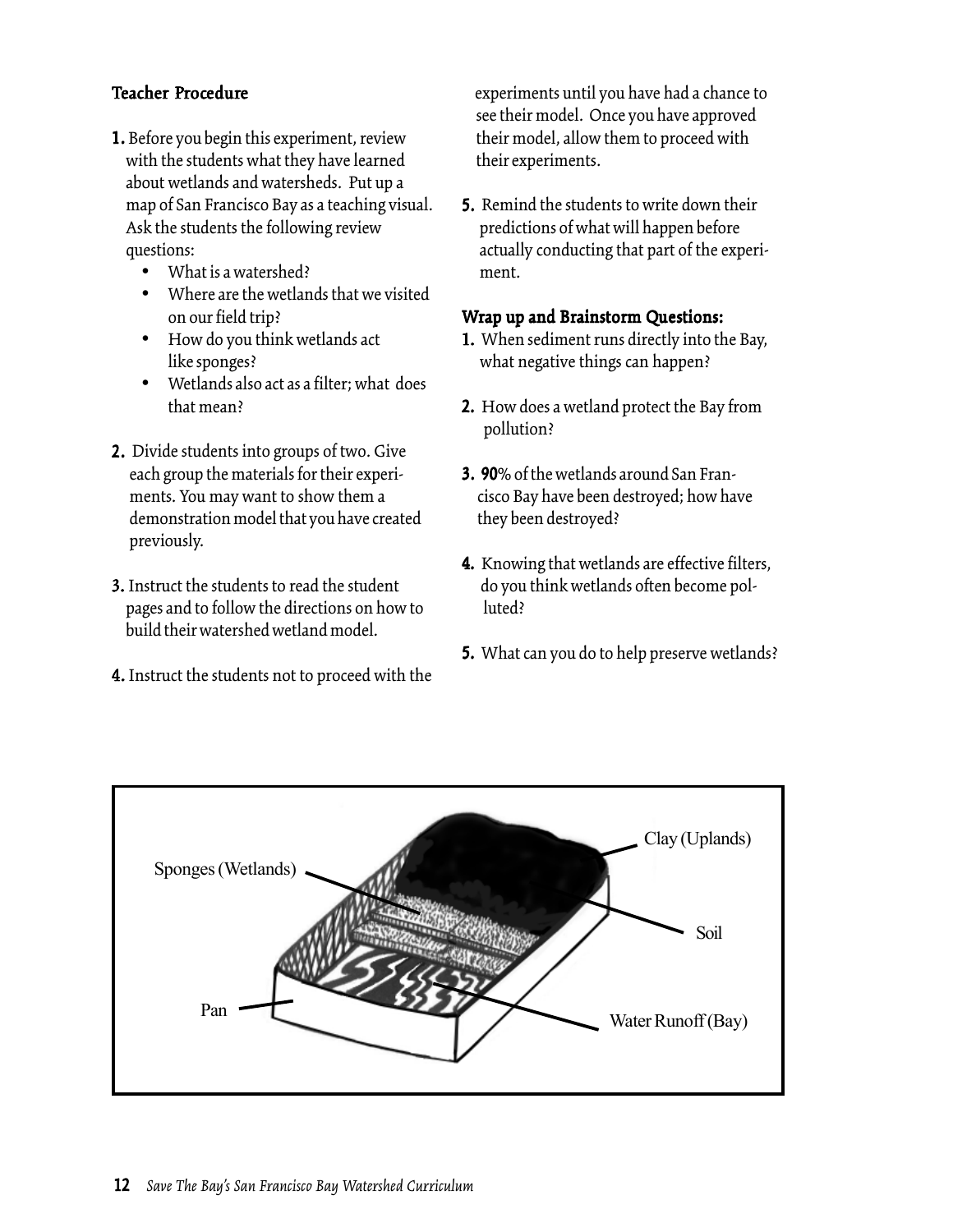# *Wetlands In A Pan*



# INTRODUCTION

Think about what happens when rain hits the land. What happens to the water after it falls to the ground? Imagine a rainstorm in a wetland. Grass, reeds, soil, and vegetation act like a sponge, soaking up the water into the floor of the wetland. Now imagine the same rainstorm on a road or in a parking lot. These surfaces are solid and water has nowhere to go. As it flows along, it gains speed and is able to pick up and carry nutrients or chemicals that might be on the land. Soil not protected be vegetation is easily eroded or washed away by fast moving water. In this activity you will work in small groups to build a model of a wetland and test how wetlands act as a buffer and filter as they trap pollutants from city runoff flowing towards the Estuary.

#### MATERIALS

*Your group will need:*

- Modeling Clay
- Long shallow pan: a sturdy metal or glass pan with a smooth, flat bottom works well or a rolling metal or plastic paint pan
- Sponges (enough to span the width of pan)
- Cup of soil
- Spray bottle with water
- Q-tips
- Colored drink mix
- Optional: items to represent wetland plants or animals, such as pine needles, clay for animals, toothpicks and marshmallows for cattails



*Tara Reinertson*

## PROCEDURE

1. In the first part of this activity you and your partner will build a watershed with the supplies provided. Spread the modeling clay over half of the pan. Leave half of the pan empty to represent San Francisco Bay. Shape the clay so that it slopes down to the Bay. Smooth the clay along the sides of the pan to seal the edges. You can also form meandering rivers or creeks in the clay that lead into the Bay. Be creative!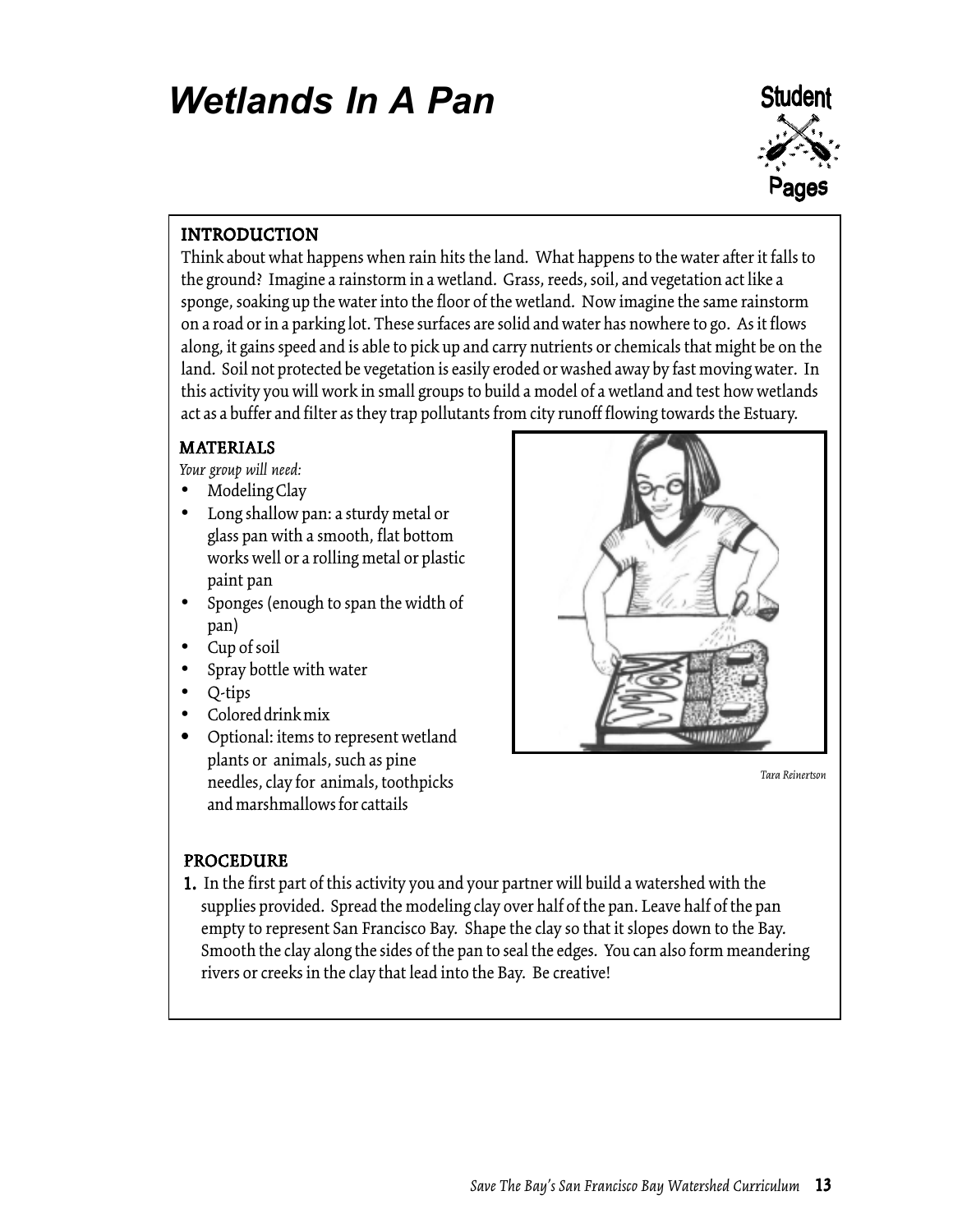- 2. Next, you will create a wetland along the low edges of land. To do this use the pieces of cut sponges to completely fill the space across the pan along the edge of the clay (Make sure the wetland fits well - the model won't work if there are spaces under the wetland or at the sides).
- 3. Make sure the sponges aren't completely dry wet them with the spray bottle to moisten them.



# Experiment I - Rain on land with wetland

1. Predict what will happen to the water when it rains.

- **2.** Create rain on the land by spraying water on the upland area.
- 3. Record your observations: What happened to the water as it hit the wetland?

#### Experiment II - Rain on land with wetland removed.

1. Predict what will happen to the water when it rains on the upland.

2. Remove the sponges from your model and spray water in the upland area. Record your observa 2. tions.